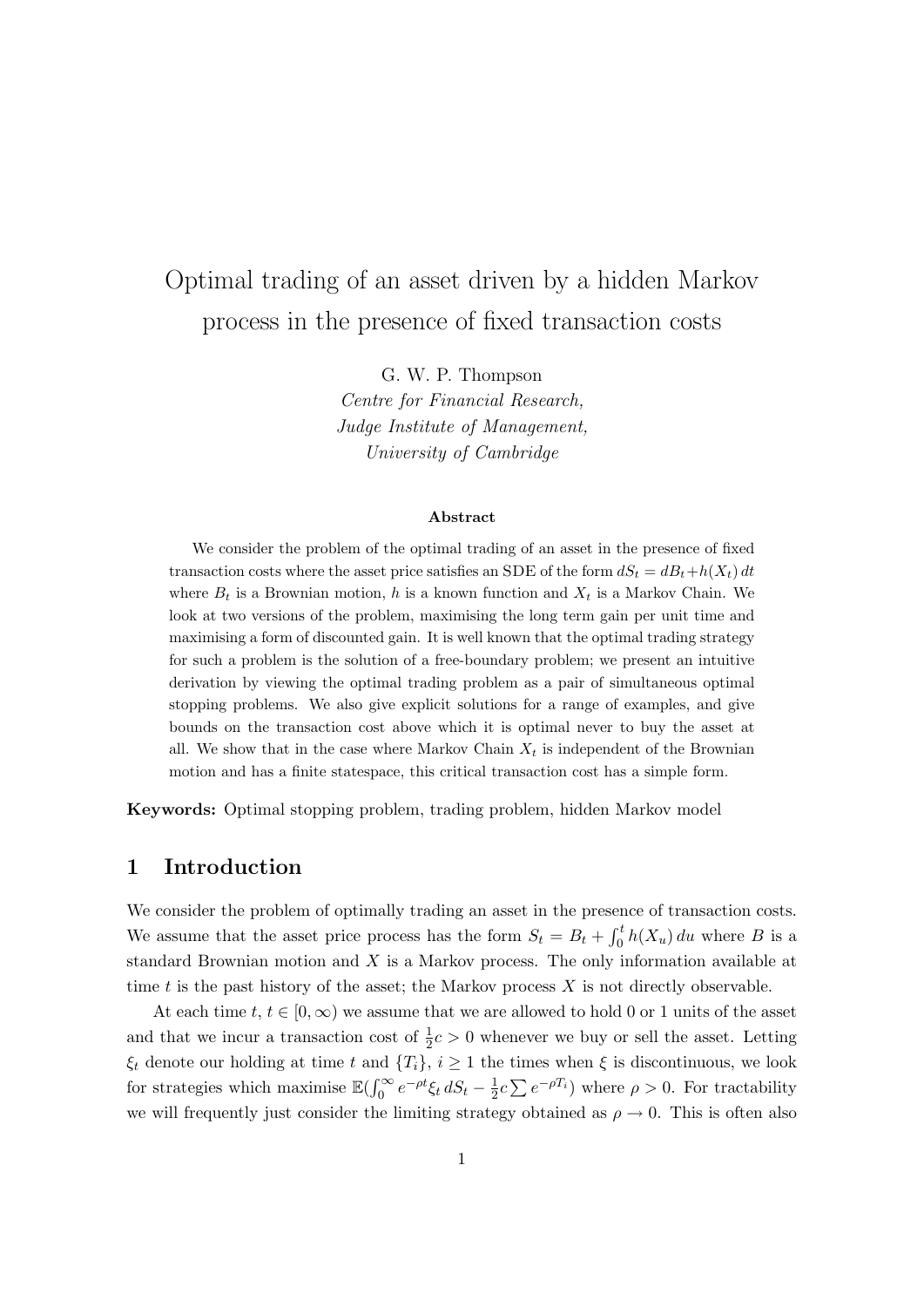the strategy which maximises  $\liminf_{t\to\infty} \frac{1}{t}$  $\frac{1}{t}\mathbb{E}(\int_0^t \xi_u dS_u - \frac{1}{2})$  $\frac{1}{2}c\sum I_{\{T_i\leq t\}}$ ). We will refer to the quantity  $\liminf_{t\to\infty}\frac{1}{t}$  $\frac{1}{t} \mathbb{E} \left( \int_0^t \xi_u \, dS_u - \frac{1}{2} \right)$  $\frac{1}{2}c\sum I_{\{T_i\leq t\}}$  as the (long run) average gain.

In Morton & Pliska (n.d.) and Pliska & Selby (1994) a similar type of problem is considered. The authors try to maximise the long term log return per unit time in a framework with proportional transaction costs where the asset price follows an  $n$ -dimensional geometric Brownian motion with constant drift. Here we look at a rather different class of models by introducing an unobserved Markov Chain, and allow ourselves the luxury of a somewhat simpler transaction cost structure and optimality criteria. This approach also introduces the element of filtering the past history of the asset to estimate the current state of  $X_t$ , a feature also considered in Mandarino (1990), where the Kalman filter is used. More examples of the filtering of hidden Markov models can be found in Elliot, Aggoun & Moore (1995) and in its references.

The outline of this paper is as follows: In the following section, Section 2, we derive a condition for optimality closely related to the Hamilton-Jacobi-Bellman equation, by considering the optimal trading problem as a pair of simultaneous optimal stopping problems.

In Section 3 we consider the case where the instantaneous expected drift is a Markov process of a particular type. We derive the limiting optimal strategy as  $\rho \to 0$  and prove that it does maximise the average gain in certain cases. As an example, we derive the optimal trading strategy when the asset follows an Ornstein-Ulhenbeck price process.

In Section 4 we consider the case where  $X$  has a finite statespace. We derive conditions on c which determine whether it is ever optimal to hold the asset. We examine both the discounted and average gain cases and as an example consider a simple 2-state model.

Finally, in Section 5 we consider a model where the asset drifts towards a level which follows a Brownian motion; we show that this model is essentially the same as the OU model considered in Section 3.

## 2 Optimality Equations

We assume that the asset price process has the form  $S_t = B_t + \int_0^t h_u du$ , where  $B_t$  is a Brownian motion adapted to a filtration F and  $h_u = h(X_u)$  for some Markov process  $X_t$  also adapted to F. We denote by Y the complete filtration generated by S and let  $\widehat{h}_t = \mathbb{E}(h_t|\mathcal{Y}_t).$ 

We define the innovations process  $N_t = S_t - \int_0^t \hat{h}_u du$ . Assuming  $\mathbb{E}(\int_0^t h_u^2 du < \infty)$  for each t,  $N_t$  is a  $\mathcal{Y}$ -Brownian motion (see Section VI.8 of Rogers & Williams (1987)). We shall also assume  $\mathbb{E}(\int_0^\infty e^{-\rho t}|\hat{h}_t| dt)^2 < \infty$ . Note that if h is bounded these conditions are certainly met.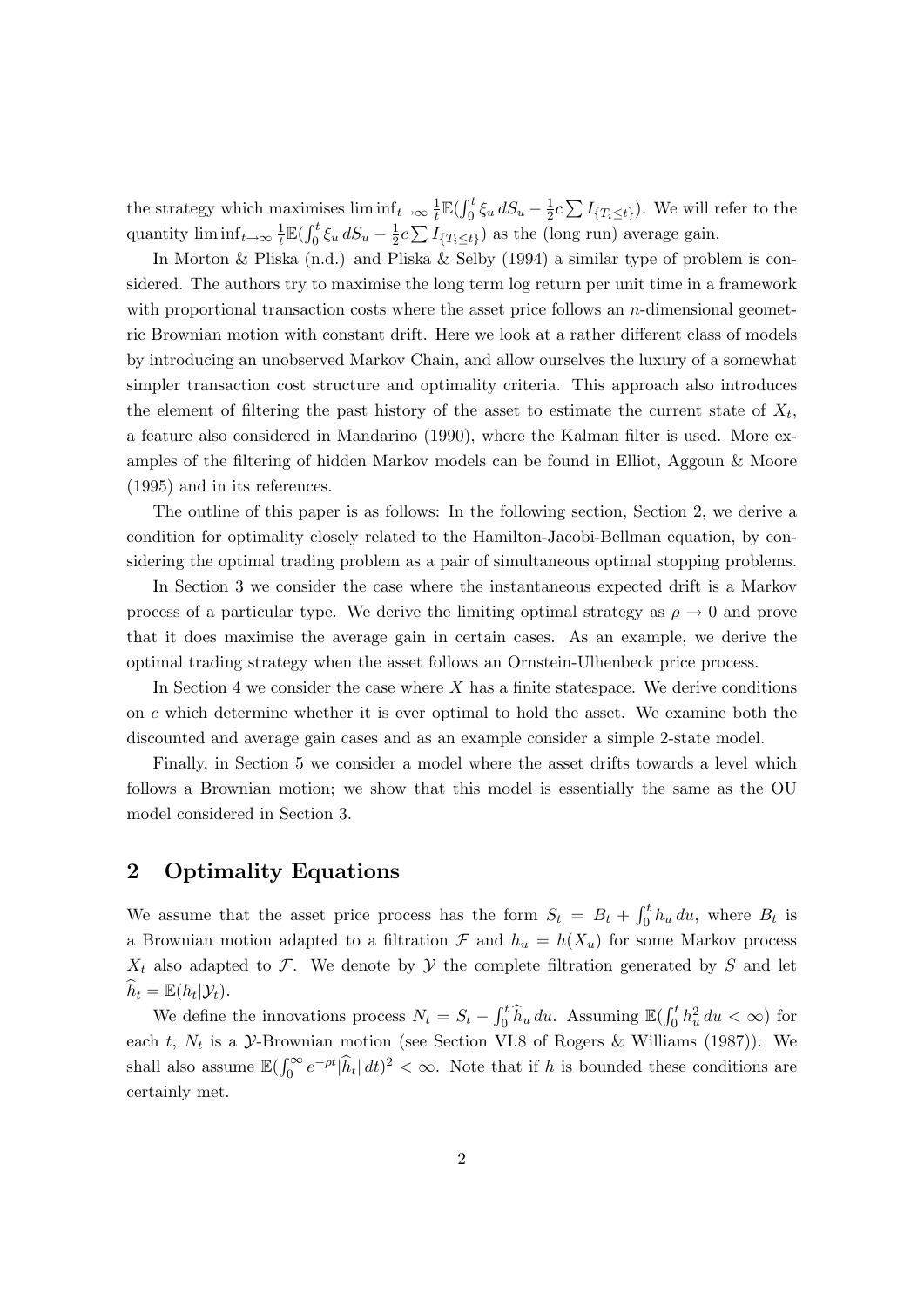A trading strategy  $\xi$  is a *y*-previsible process with values in  $\{0, 1\}$  and with  $\xi_0$  given, such that  $\mathbb{E}(\sum e^{-\rho T_i})^2 < \infty$  where  $\{T_i\}, i \geq 1$ , are the discontinuities of  $\xi$ . Our aim is to maximise the expected discounted gain, which we define by

$$
\mathbb{E}\left[\int_0^\infty e^{-\rho t}\xi_t\,dS_t - \frac{1}{2}c\sum e^{-\rho T_i}\,\bigg|\,\mathcal{Y}_0\right].\tag{2.1}
$$

We assume that the conditional distribution of  $X_t$  given  $\mathcal{Y}_t$  is is described by a diffusion  $p_t \in E \subseteq \mathbb{R}^n$  with generator  $\mathcal{G}$ , and that  $p_t$  satisfies the SDE  $dp_t = \sigma(p_t) dN_t + \mu(p_t) dt$ . For example, if  $X_t$  has a finite statespace we could let  $p_t(i) = \mathbb{P}(X_t = i | \mathcal{Y}_t)$ , and if the process  $(S_t, X_t)$  is jointly Gaussian we could set  $p_t = (\mathbb{E}(X_t | \mathcal{Y}_t), \mathbb{V}\text{ar}(X_t | \mathcal{Y}_t))$ . Write  $\mathbb{E}^p$  for expectation under the law of  $(p_t)$  with  $p_0 = p$ .

For an arbitrary function f on the statespace of X, we define  $\widehat{f}(p)$  to be the value  $\mathbb{E}f(X)$ under the distribution for  $X$  corresponding to  $p$ .

Note that since  $\mathbb{E}(\int_0^T e^{-\rho t} \xi_t dN_t)^2 \leq \int_0^T e^{-2\rho t} dt < (2\rho)^{-1}$  the collection of random variables  $\{\int_0^T e^{-\rho t} \xi_t dN_t : T \ge 0\}$  is bounded in  $L^2$  and the process  $\int_0^t e^{-\rho u} \xi_u dN_u$  is a UI martingale. Using the Optional Stopping Theorem and the fact that  $dS_t = dN_t + \hat{h}_t dt$ , the expected discounted gain, (2.1) equals

$$
\mathbb{E}\left[\int_0^\infty e^{-\rho t}\xi_t\widehat{h}_t dt - \frac{1}{2}c\sum e^{-\rho T_i}\right]\mathcal{Y}_0\right].
$$

For simplicity we will restrict attention to Markov strategies which specify  $\xi_t$  in terms of  $\xi_{t-}$  and  $p_t$ . Thus a strategy amounts to the specification of two subsets B and S of E, the asset, if it is not already held, being bought at the moment  $p_t$  enters  $B$  and then sold when  $p_t$  enters S. We look for Markov strategies which are optimal for all initial  $\xi_0$  and  $p_0$ .

**Proposition 2.1** Suppose that for fixed subsets  $B, S \subseteq E$  the strategy  $\xi$  which buys when  $p_t \in B$  and sells when  $p_t \in S$  is optimal. Then there is a function w on E such that

$$
(\mathcal{G} - \rho)w = -\widehat{h} \quad on \ B^c \cap S^c \tag{2.2}
$$

$$
w = +\frac{1}{2}c \quad on \ B \tag{2.3}
$$

$$
w = -\frac{1}{2}c \quad on \ S \tag{2.4}
$$

$$
\sigma \cdot \nabla w = 0 \quad on \ \partial B, \ \partial S \tag{2.5}
$$

Proof

Define the function  $g: E \to \mathbb{R}$  as follows: for  $p \in S$ , set  $g(p) = 0$ , otherwise set  $g(p) = \mathbb{E}^p \left[ \int_0^{H_S} e^{-\rho t} \hat{h}_t dt - \frac{1}{2} \right]$  $\frac{1}{2}c(1+e^{-\rho H_S})$ , where  $H_S$  is the first hitting time of S by  $p_t$ . First consider the problem: find a stopping time  $\tau$  to maximise  $\mathbb{E}^p e^{-\rho \tau} g(p_{\tau \wedge H_S})$ . Let  $B^*$ be the optimal stopping set; we will show that  $B = B^*$ .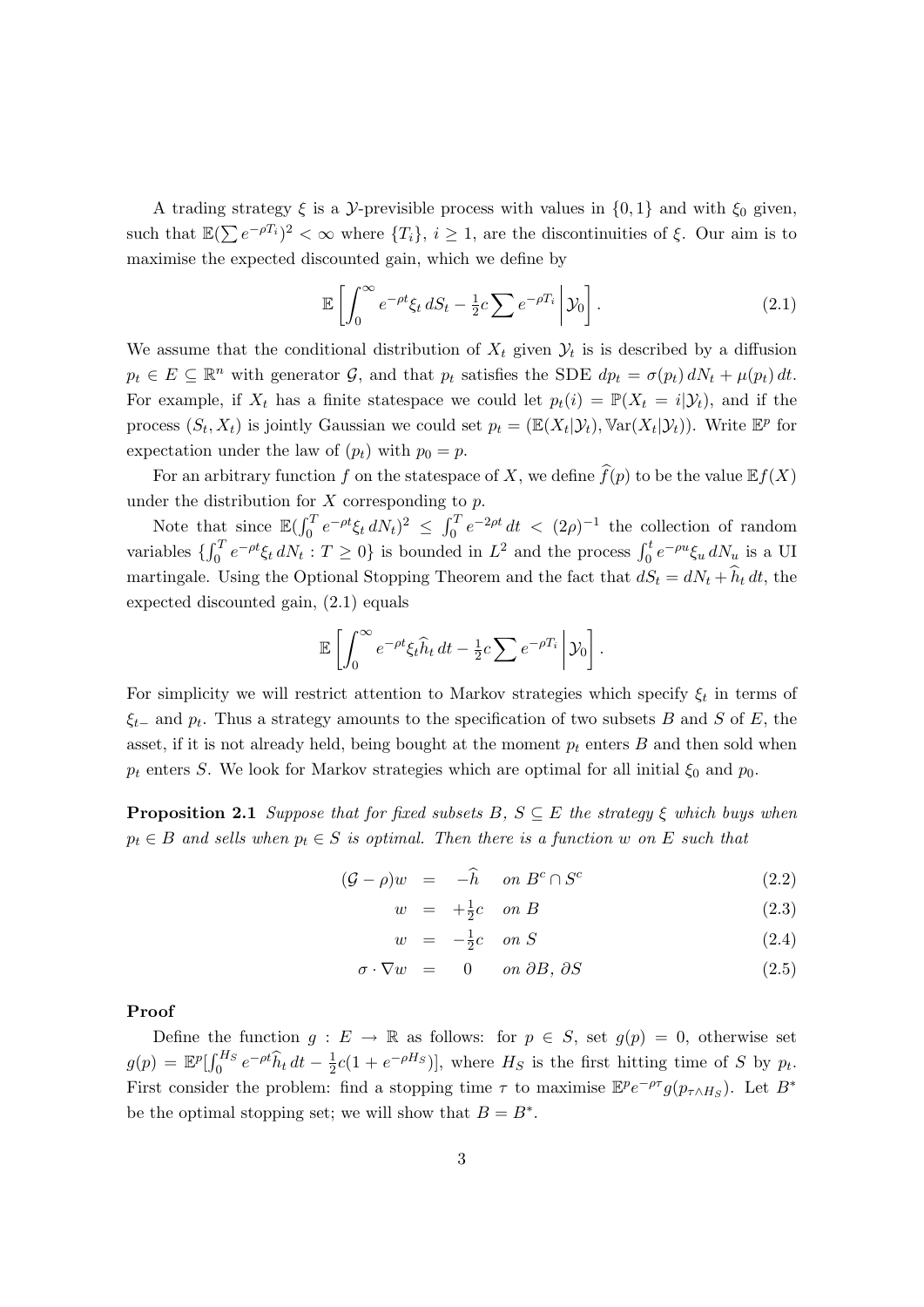Define the sequence of stopping times  $\sigma_n$ ,  $\tau_n$ ,  $n \geq 0$  by

$$
\tau_0 = 0
$$
  
\n
$$
\sigma_n = \inf\{t > \tau_n : p_t \in B \cup B^*\}
$$
  
\n
$$
\tau_{n+1} = \inf\{t > \sigma_n : p_t \in S\}
$$

Note that  $\xi$  buys at most once in  $[\sigma_{j-1}, \tau_j)$ ,  $j \ge 1$  and sells at  $\tau_j$ . Define  $T'_j = T$  if  $\Delta \xi_T = 1$ ,  $T \in [\sigma_{j-1}, \tau_j)$  and  $T'_j = \infty$  otherwise. Note that

$$
\mathbb{E}\left[\int_0^\infty e^{-\rho t}\xi_t\hat{h}_t dt - \frac{1}{2}c\sum e^{-\rho T_i}\right] = \mathbb{E}\left[\int_0^{\sigma_0} e^{-\rho t}\xi_t\hat{h}_t dt - \frac{1}{2}c\sum_{T_i \le \sigma_0} e^{-\rho T_i}\right]
$$

$$
+ \mathbb{E}\left[\sum_{j=1}^\infty I_{\{T'_j < \infty\}}\left(\int_{T'_j}^{\tau_j} e^{-\rho t}\hat{h}_t dt - \frac{1}{2}c(e^{-\rho T'_j} + e^{-\rho \tau_j})\right)\right]
$$

Since  $\mathbb{E}(\int_0^{\sigma_j} e^{-\rho t}|\hat{h}_t| dt)^2$  and  $\mathbb{E}(\sum_{T_i \leq \sigma_j} e^{-\rho T_i})^2$  are both increasing in j and bounded above, we use Dominated Convergence to interchange the order of summation and expectation in the final term of the equation above. Conditioning on  $\mathcal{Y}_{\sigma_{j-1}}$  and using the strong Markov property gives

$$
\sum_{j=1}^{\infty} \mathbb{E}[e^{-\rho \sigma_{j-1}} \mathbb{E}^{p_{\sigma_{j-1}}} I_{\{H_B < H_S\}} e^{-\rho H_B} g(p_{H_B})],
$$

where the inner expectation is just  $\mathbb{E}^{p_{\sigma_j}} e^{-\rho H_B} g(p_{H_B \wedge H_S})$ . Thus by the optimality of  $\xi$ , and that fact that  $B^*$  is the optimal stopping set,  $\xi$  buys at time  $\sigma_{j-1}$  if and only if  $p_{\sigma_{j-1}} \in B^*$ . Thus  $B = B^*$ .

We now define  $v(p) = \mathbb{E}^p e^{-\rho \tau} g(p_{\tau \wedge H_S})$ , so that v satisfies  $(\mathcal{G} - \rho)v = 0$  in  $S^c \cap B^c$ ,  $v(p) = 0$ on S,  $v(p) = g(p)$  on B and  $\sigma \cdot \nabla v = \sigma \cdot \nabla g$  on  $\partial B$ . (The final condition is the 'smooth pasting' condition on the decision boundary, see Shiryayev (1978) page 161 or  $\ddot{\text{O}}$ ksendal (1994) page 202.) Similarly we define  $\tilde{g}(p) = 0$  for  $p \in B$  and  $\tilde{g}(p) = -\mathbb{E}^p \left[\int_0^{H_B} e^{-\rho t} \hat{h}_t dt + \frac{1}{2} \right]$  $\frac{1}{2}c(1+e^{-\rho H_B})]$ for  $p \notin B$ . We let  $S^*$  be the stopping set for the problem 'find a stopping time  $\tilde{\tau}$  to maximise  $\mathbb{E}^p e^{-\rho \tilde{\tau}} \tilde{g}(p_{\tilde{\tau} \wedge H_B})'$ , and we define the sequence of stopping times  $\tilde{\sigma}_n$ ,  $\tilde{\tau}_n$ ,  $n \ge 0$  by

$$
\begin{aligned}\n\tilde{\tau}_0 &= 0\\ \n\tilde{\sigma}_n &= \inf\{t > \tilde{\tau}_n : p_t \in S \cup S^*\} \\
\tilde{\tau}_{n+1} &= \inf\{t > \tilde{\sigma}_n : p_t \in B\}\n\end{aligned}
$$

We see that  $\xi$  sells at most once in  $[\tilde{\sigma}_{j-1}, \tilde{\tau}_j)$ ,  $j \geq 1$ , and buys at  $\tilde{\tau}_j$ . Defining  $\tilde{T}'_j = T$  if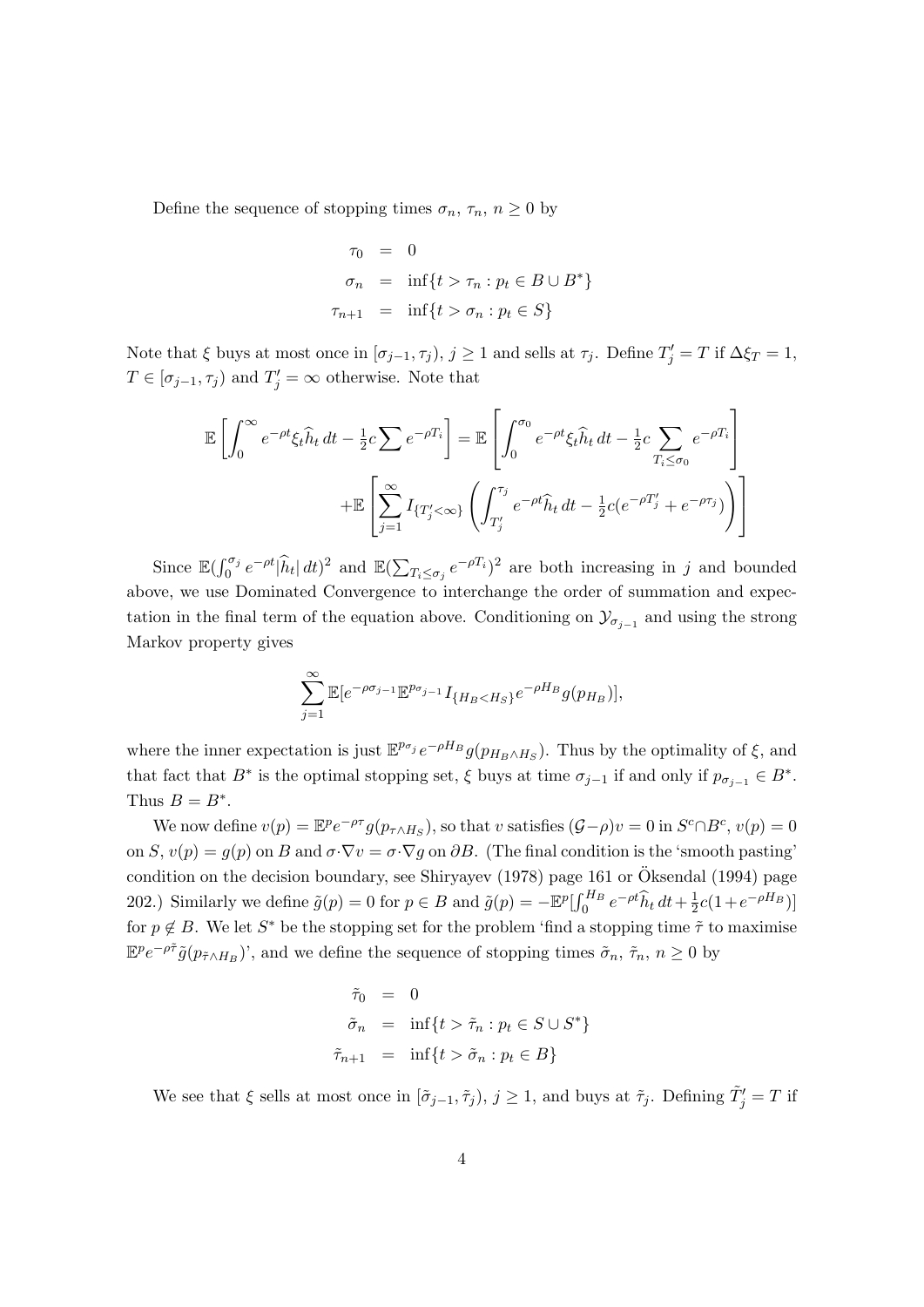$\Delta \xi_{\tilde{T}'} = -1, T \in [\tilde{\sigma}_{j-1}, \tilde{\tau}_j)$  and  $\tilde{T}'_j = \infty$  otherwise, we have

$$
\mathbb{E}\left[\int_0^\infty e^{-\rho t}\xi_t\hat{h}_t dt - \frac{1}{2}c\sum e^{-\rho T_i}\right] = \mathbb{E}\left[\int_0^{\tilde{\sigma}_0} e^{-\rho t}\xi_t\hat{h}_t dt - \frac{1}{2}c\sum_{T_i \leq \tilde{\sigma}_0} e^{-\rho T_i}\right] \n+ \mathbb{E}\left[\sum_{j=1}^\infty I_{\{\tilde{T}'_j < \infty\}}\left(\int_{\tilde{\sigma}_{j-1}}^{\tilde{T}'_j} e^{-\rho t}\hat{h}_t dt - \frac{1}{2}c(e^{-\rho \tilde{T}'_j} + e^{-\rho \tilde{\tau}_j})\right)\right] \n+ \mathbb{E}\left[\sum_{j=1}^\infty I_{\{\tilde{T}'_j = \infty\}}\int_{\tilde{\sigma}_{j-1}}^{\tilde{\tau}_j} e^{-\rho t}\hat{h}_t dt\right]
$$

where the final two terms equal

$$
\mathbb{E}\left[\sum_{j=1}^{\infty}\int_{\tilde{\sigma}_{j-1}}^{\tilde{\tau}_j}e^{-\rho t}\hat{h}_t dt\right]+\mathbb{E}\left[\sum_{j=1}^{\infty}I_{\{\tilde{T}_j'<\infty\}}\left(-\int_{\tilde{T}_j}^{\tilde{\tau}_j}e^{-\rho t}\hat{h}_t dt-\frac{1}{2}c(e^{-\rho \tilde{T}_j'}+e^{-\rho \tilde{\tau}_j})\right)\right]
$$

Again we can interchange the order of summation and expectation in the final term. Conditioning on  $\mathcal{Y}_{\tilde{\sigma}_j}$  and using the strong Markov property, the this becomes

$$
\sum_{j=1}^{\infty} \mathbb{E}[e^{-\rho \tilde{\sigma}_{j-1}} \mathbb{E}^{p_{\tilde{\sigma}_{j-1}}} I_{\{H_S < H_B\}} e^{-\rho H_S} \tilde{g}(p_{H_S})],
$$

where the inner expectation is now  $\mathbb{E}^{p_{\tilde{\sigma}_{j-1}}}e^{-\rho H_S}\tilde{g}(p_{H_S\wedge H_B})$ . Thus  $S=S^*$ .

Similarly to before, define  $\tilde{v}(p) = \mathbb{E}^p e^{-\rho \tilde{\tau}} \tilde{g}(p_{\tilde{\tau} \wedge H_B})$ , then  $\tilde{v}$  satisfies  $(\mathcal{G} - \rho)\tilde{v} = 0$  in  $S^c \cap B^c$ ,  $\tilde{v}(p) = 0$  on B,  $\tilde{v}(p) = \tilde{g}(p)$  on B and  $\sigma \cdot \nabla \tilde{v} = \sigma \cdot \nabla \tilde{g}$  on  $\partial B$ . We now have two functions

$$
v(p) = \mathbb{E}^p \left[ \int_{H_S \wedge H_B}^{H_S} e^{-\rho t} \hat{h}_t dt - \frac{1}{2} c I_{\{H_B < H_S\}} (e^{-\rho H_S} + e^{-\rho H_B}) \right]
$$
  

$$
\tilde{v}(p) = -\mathbb{E}^p \left[ \int_{H_S \wedge H_B}^{H_B} e^{-\rho t} \hat{h}_t dt + \frac{1}{2} c I_{\{H_S < H_B\}} (e^{-\rho H_S} + e^{-\rho H_B}) \right].
$$

Since  $0 = \sigma \cdot \nabla(v-g)$  on  $\partial B$ , noting that  $\int_{H_S \wedge H_B}^{H_S} e^{-\rho t} \hat{h}_t dt = \int_0^{H_S} e^{-\rho t} \hat{h}_t dt - \int_0^{H_S \wedge H_B} e^{-\rho t} \hat{h}_t dt$ , we see that

$$
0 = \sigma \cdot \nabla \mathbb{E}^{p} \left[ -\int_{0}^{H_{S} \wedge H_{B}} e^{-\rho t} \hat{h}_{t} dt - \frac{1}{2} c (I_{\{H_{B} < H_{S}\}} (e^{-\rho H_{S}} + e^{-\rho H_{B}}) - e^{-\rho H_{S}}) \right]
$$
\n
$$
= \sigma \cdot \nabla \mathbb{E}^{p} \left[ -\int_{0}^{H_{S} \wedge H_{B}} e^{-\rho t} \hat{h}_{t} dt - \frac{1}{2} c (I_{\{H_{B} < H_{S}\}} e^{-\rho H_{S}} - I_{\{H_{S} < H_{B}\}} e^{-\rho H_{S}}) \right]
$$

Similarly, since  $0 = \sigma \cdot \nabla (\tilde{v} - \tilde{g})$  on  $\partial S$ 

$$
0 = \sigma \cdot \nabla \mathbb{E}^{p} \left[ \int_{0}^{H_{S} \wedge H_{B}} e^{-\rho t} \hat{h}_{t} dt - \frac{1}{2} c (I_{\{H_{S} < H_{B}\}} (e^{-\rho H_{B}} + e^{-\rho H_{S}}) - e^{-\rho H_{B}}) \right]
$$
\n
$$
= \sigma \cdot \nabla \mathbb{E}^{p} \left[ \int_{0}^{H_{S} \wedge H_{B}} e^{-\rho t} \hat{h}_{t} dt - \frac{1}{2} c (I_{\{H_{S} < H_{B}\}} e^{-\rho H_{B}} - I_{\{H_{B} < H_{S}\}} e^{-\rho H_{S}}) \right]
$$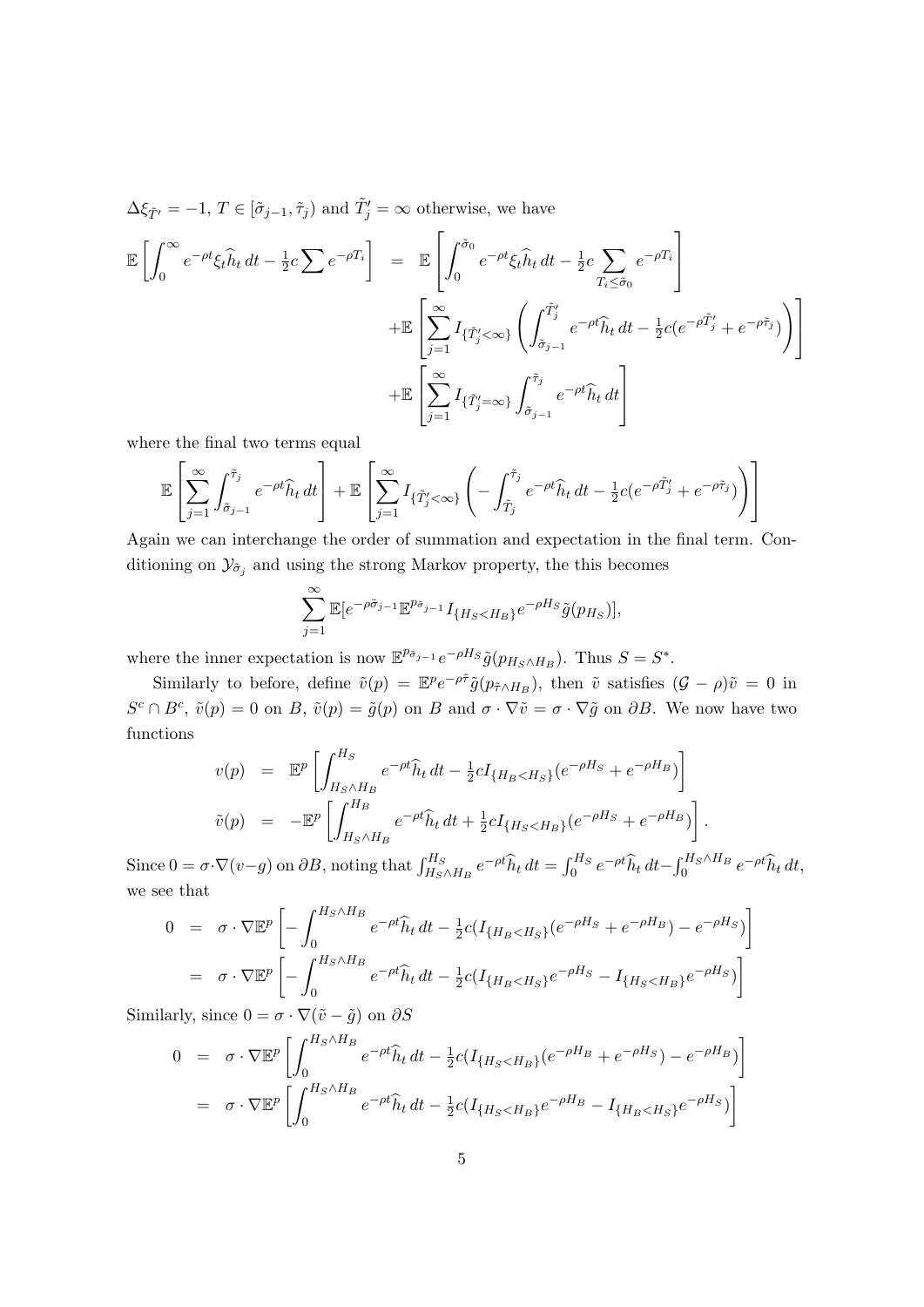Defining the function  $w$  on  $E$  by

$$
w(p) = \mathbb{E}^p \left[ \int_0^{H_S \wedge H_B} e^{-\rho t} \hat{h}_t dt - \frac{1}{2} c (I_{\{H_S < H_B\}} e^{-\rho H_B} - I_{\{H_B < H_S\}} e^{-\rho H_S}) \right]
$$

we have  $(\mathcal{G} - \rho)w = -\widehat{h}$  in  $S^c \cap B^c$ ,  $w = +\frac{1}{2}c$  in  $B$ ,  $w = -\frac{1}{2}$  $\frac{1}{2}c$  in S and  $\sigma \cdot \nabla w = 0$  on  $\partial B$ , ∂S.

**Remark** To see the connection between  $(2.2)$ – $(2.5)$  and the HJB equation, define

$$
V(p,\xi) = \sup \mathbb{E}^p \left[ \int_0^\infty e^{-\rho t} \xi_t \hat{h}_t \, dN_t - \sum e^{-\rho T_i} \right]
$$

to be the maximal expected discounted gain over trading strategies such that  $\xi_0 = \xi$ , where the conditional distribution of  $X_0$  given  $\mathcal{Y}_0$  is given by p. The HJB equation in this case is

$$
\max(\xi \widehat{h} + \mathcal{G}V(p,\xi) - \rho V(p,\xi), -\frac{1}{2}c + V(p,1-\xi) - V(p,\xi)) = 0
$$
\n(2.6)

 $\Box$ 

where, as before, G is the generator of p acting on  $V(\cdot,\xi)$ . We then have

$$
\xi \hat{h} + \mathcal{G}V(p,\xi) - \rho V(p,\xi) = 0 \text{ on } B^c \cap S^c,
$$
  

$$
V(p,1) - V(p,0) = \frac{1}{2}c \text{ on } B,
$$
  

$$
V(p,0) - V(p,1) = \frac{1}{2}c \text{ on } S,
$$

Setting  $w(p) = V(p, 1) - V(p, 0)$ , these conditions become

$$
(G - \rho)w = -\hat{h} \text{ on } B^c \cap S^c,
$$
  
\n
$$
w(p) = +\frac{1}{2}c \text{ on } B,
$$
  
\n
$$
w(p) = -\frac{1}{2}c \text{ on } S,
$$

which are just  $(2.2)$ ,  $(2.3)$  and  $(2.4)$  again.

# 3 Markovian expected drift

We now consider the special case where  $h_t$  is a recurrent diffusion on an interval I with SDE

$$
d\widehat{h}_t = \sigma(\widehat{h}_t) dN_t - \gamma \widehat{h}_t dt,
$$

where  $\gamma > 0$ . We will show that the limiting optimal strategy as  $\rho \to 0$  is to buy when  $\widehat{h}_t \geq b \geq 0$  and to sell when  $\widehat{h}_t \leq s \leq 0$  where  $b$  and  $s$  satisfy:

$$
s'(b) = s'(s), \t\t(3.1)
$$

$$
b - s - c\gamma = [s(b) - s(s)]/s'(s).
$$
 (3.2)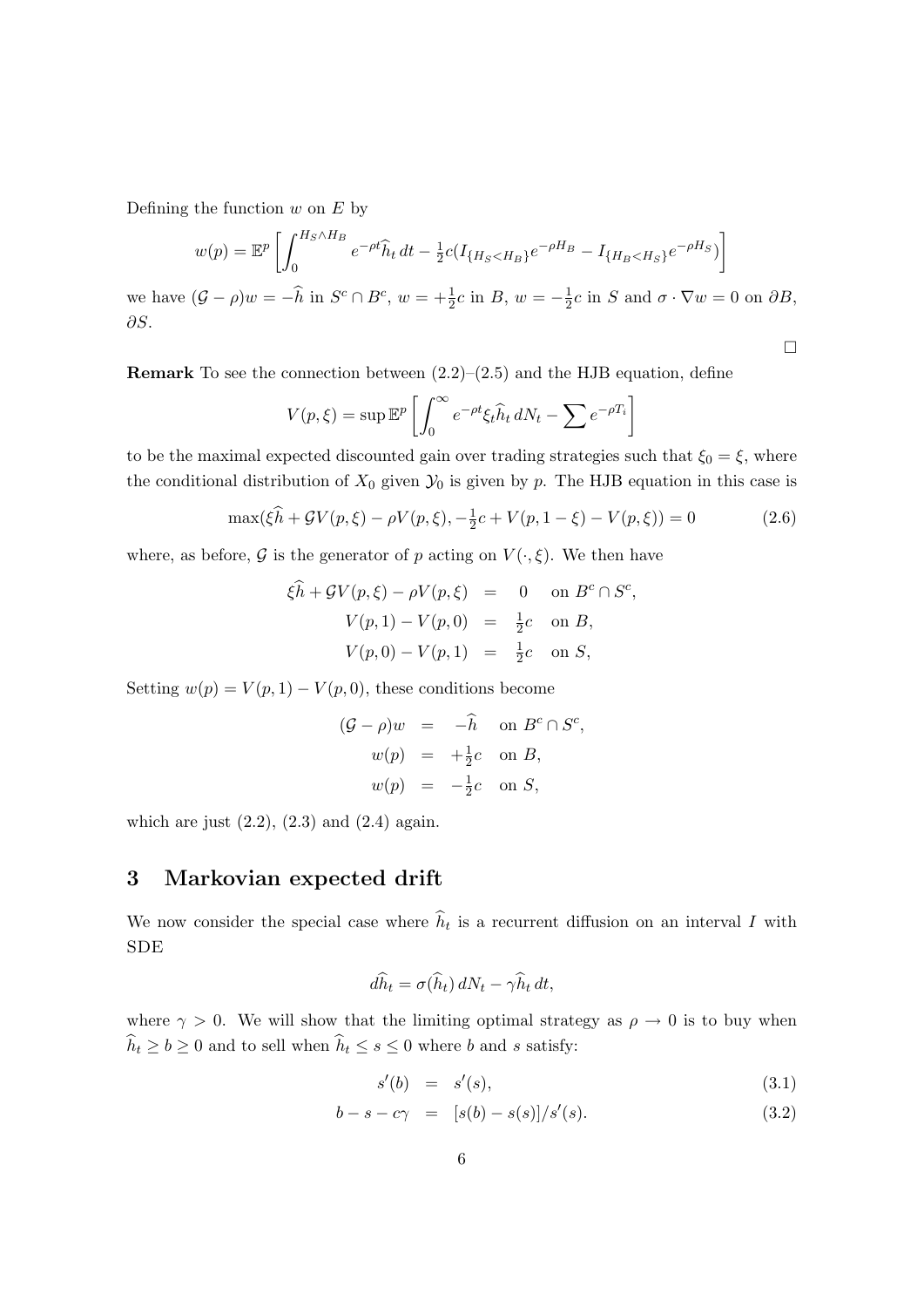Here the function  $s(x)$  is the scale function of  $\widehat{h}$ , which we define by  $s'(x) = e^{2\gamma \int^x u\sigma(u)^{-2} du}$ , determined up to a positive affine transformation. As an example we will solve the problem in the case when the asset price follows an Ornstein-Ulhenbeck process. Finally, we will show that if  $h_t$  is positive recurrent, then, as suggested in the introduction, this strategy also maximises  $\liminf_{t\to\infty}\frac{1}{t}$  $\frac{1}{t} \mathbb{E} \left( \int_0^u \xi_t \, dS_u - \frac{1}{2} \right)$  $\frac{1}{2}c\sum I_{\{T_i\leq t\}}$ 

Our first two lemmas will show that the limiting optimal strategy for the discounted version of the problem has the stated form.

**Lemma 3.1** Any optimal strategy never buys when  $\hat{h}_t < 0$  and never sells when  $\hat{h}_t > 0$ .

**Proof** Let  $\xi$  be an arbitrary strategy and define the sequence of interleaved stopping times  $\sigma_n$ ,  $\tau_n$ ,  $n \geq 0$  as follows:

$$
\sigma_0 = 0
$$
  
\n
$$
\tau_n = \inf(t > \sigma_n : \Delta \xi_t = -1, \hat{h}_t > 0 \text{ or } \Delta \xi_t = +1, \hat{h}_t < 0)
$$
  
\n
$$
\sigma_{n+1} = \inf(t > \tau_n : \hat{h}_t = 0).
$$

Now define a new strategy  $\tilde{\xi}$  by  $\tilde{\xi}_0 = \xi_0$  and for  $t > 0$ ,

$$
\tilde{\xi} = \begin{cases} \xi & \text{on} \quad \bigcup_{n\geq 0} (\sigma_n, \tau_n) \\ 0 & \text{on} \quad \bigcup_{n\geq 0} [\tau_n, \sigma_{n+1}] \cap \{ \Delta \xi_{\tau_n} = +1 \} \\ 1 & \text{on} \quad \bigcup_{n\geq 0} [\tau_n, \sigma_{n+1}] \cap \{ \Delta \xi_{\tau_n} = -1 \} \end{cases}
$$

The strategy  $\tilde{\xi}$  just mimics  $\xi$  until  $\xi$  either buys when  $\hat{h}_t < 0$  or sells when  $\hat{h}_t > 0$ . It then takes no action until  $\hat{h}_t$  hits 0 when it changes back to  $\xi$ .

Since  $\tilde{\xi}$  is continuous at  $\tau_n$ , it is clear that  $\tilde{\xi}$  is previsible. In addition we have that  $\tilde{T}_i \geq T_i$  and so  $\mathbb{E}(\sum e^{-\rho \tilde{T}_i})^2 < \infty$ . We also have  $\tilde{\xi}_u \hat{h}_u \geq \xi_u \hat{h}_u$  for all times  $u$ , and so  $\tilde{\xi}$  has a larger expected discounted gain than  $\xi$ .

**Lemma 3.2** Let  $b, b' \in I$  with  $b' > b$  and suppose it is optimal to buy when  $\widehat{h}_t = b \ge 0$ . Then there exists  $\rho(b') > 0$  such that for  $\rho \leq \rho(b')$  it is also optimal to buy whenever  $\hat{h}_t = b'$ .

**Proof** Suppose  $\hat{h}_0 = b' > b$  and  $\xi_0 = 0$ , and let T denote the first time  $\hat{h}$  hits b. Let  $\xi$ be a Markov strategy which buys when  $\hat{h}_t = b$ , but not when  $\hat{h}_t \in U$ , where U is an open interval containing b'. Let  $\tilde{\xi}$  be the strategy identical to  $\xi$  except that  $\tilde{\xi}$  buys immediately. Thus  $\tilde{T}_i = T_i$  for  $i \geq 2$  and  $\tilde{T}_1, T_1 \leq T$ . The difference between the expected discounted gains under  $\xi$  and  $\xi$  is given by

$$
\mathbb{E}\left[\int_0^\infty e^{-\rho t}(\tilde{\xi}_t-\xi_t)\widehat{h}_t dt - \frac{1}{2}c \mathbb{E}(e^{-\rho \tilde{T}_1} - e^{-\rho T_1})\right] \mathcal{Y}_0\right].
$$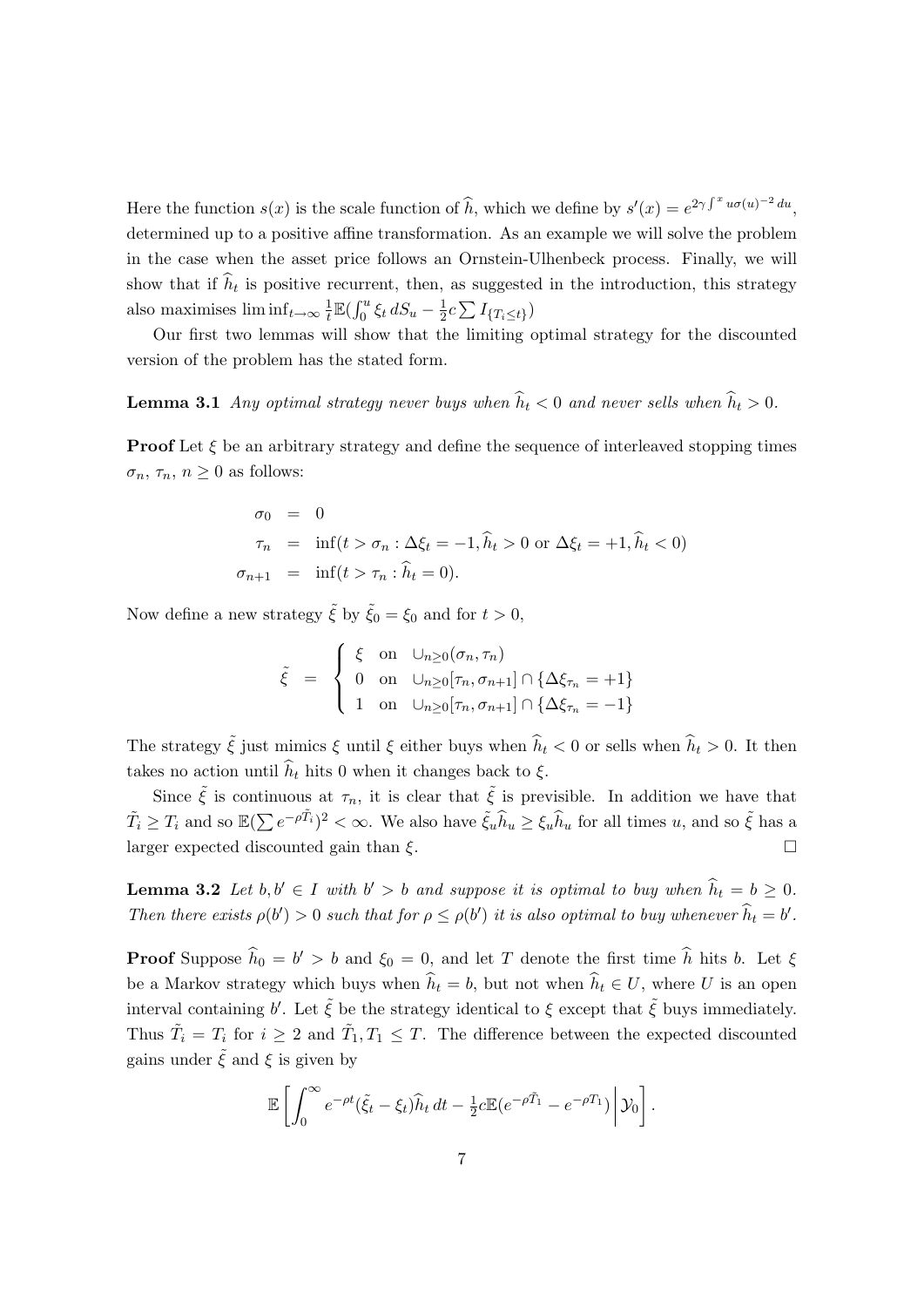We note that  $\tilde{\xi}_t \geq \xi_t$  and  $\hat{h}_t > 0$  for  $t \in [0, T]$ , so that  $\hat{h}_t(\tilde{\xi}_t - \xi_t) > 0$  for  $t \in [0, T]$ . Thus, by Monotone convergence on each term separately as  $\rho \to 0$ , and noting that  $\tilde{T}_1$  and  $T_1$  are a.s. finite since  $h_t$  is recurrent, we have

$$
\lim_{\rho \to 0} \mathbb{E} \left[ \int_0^\infty e^{-\rho t} (\tilde{\xi}_t - \xi_t) \widehat{h}_t dt - \frac{1}{2} c (e^{-\rho \tilde{T}_1} - e^{-\rho T_1}) \middle| \mathcal{Y}_0 \right] > 0.
$$

Thus for  $\rho$  sufficiently small it is better to buy immediately.

Similarly if it is optimal to sell when  $\hat{h}_t = s \leq 0$ ,  $s \in I$ , then for any  $s' < s$ ,  $s \in I$  and for  $\rho$  sufficiently small, it is optimal to sell whenever  $\hat{h}_t = s'$ .

Thus the limiting optimal strategy has the form: buy if  $\widehat{h}_t \ge b \ge 0$  and sell if  $\widehat{h}_t \le s \le 0$ . It only remains to show  $s$  and  $b$  satisfy  $(3.1)$  and  $(3.2)$ .

**Proposition 3.3** The limiting optimal strategy as  $\rho \to 0$  is to buy when  $\hat{h}_t \geq b \geq 0$  and to sell when  $\widehat{h}_t \leq s \leq 0$ , where b and s satisfy:

$$
s'(b) = s'(s),
$$
  

$$
b - s - c\gamma = (s(b) - s(s))/s'(s),
$$

and the function  $s(x)$  is the scale function of  $\widehat{h}$ , defined on page 7.

**Proof** From the optimality condition derived in Section 2, Equations  $(2.2)$ – $(2.5)$ , the limiting strategy as  $\rho \to 0$  gives rise to a function w which satisfies  $\frac{1}{2}\sigma(x)^2w'' - \gamma xw' = -x$ in  $(s, b)$ ;  $w(x) = \frac{1}{2}c$  on  $[b, \infty)$ ;  $w(x) = -\frac{1}{2}$  $\frac{1}{2}c$  on  $(-\infty, s]$ , and  $w(x)$  is differentiable at  $x = s$ and  $x = b$ .

We first define  $f(x) = w(x) - x/\gamma$  so that f satisfies  $\frac{1}{2}\sigma(x)^2 f'' - \gamma x f' = 0$  on  $(s, b)$ . Integrating once and using  $s'(x) = e^{2\gamma \int^x u\sigma(u)^{-2} du}$  gives  $f'/s' = K$ , a constant, so using the fact that  $w'(b) = w'(s) = 0$  we have  $s'(s) = s'(b) = -\frac{1}{K\gamma}$ . Integrating again and using  $w(b) - w(s) = c$  gives  $c - (b - s)/\gamma = -(s(b) - s(s))/(\gamma s'(s))$ . Rearranging gives the result.  $\Box$ 

**Exmaple** If the price process is an Ornstein-Ulhenbeck process, so  $dS_t = \sigma dB_t - \gamma S_t dt$ , then  $d\hat{h}_t = -\gamma \sigma dB_t - \gamma \hat{h}_t dt$ . The optimal strategy is to buy if  $S_t \leq -b/\gamma$  and to sell if  $S_t \ge b/\gamma$ , where b satisfies

$$
2b - \gamma c = 2e^{-b^2/(\gamma \sigma^2)} \int_0^b e^{u^2/(\gamma \sigma^2)} du.
$$
 (3.3)

We now show that this equation has a unique solution in  $b \geq 0$  and thus determines the optimal trading strategy. Let  $\phi(b)$  denote the right hand side of (3.3), so  $\phi(b) \geq 0$  and  $\phi(b) = 0$  only at  $b = 0$ . Since  $\phi'(b) = 2(1 - \frac{b}{\gamma \sigma^2} \phi)$  and the left hand side of (3.3) has derivative 2 (considered as a function of b), there can be at most one solution. To prove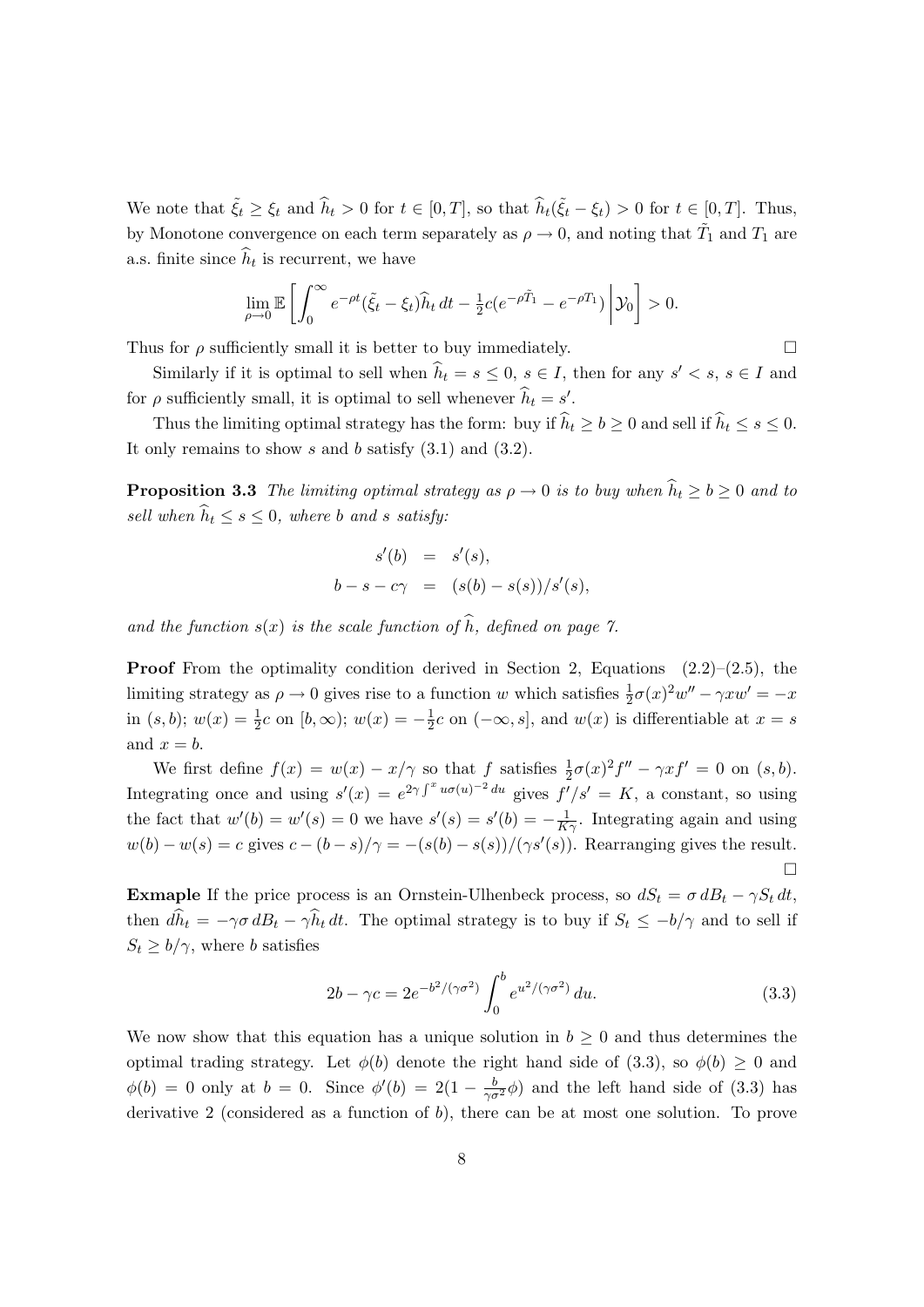existence we note that  $\phi(b) \to 0$  as  $b \to 0$ ; we now show  $\phi(b) \to 0$  as  $b \to \infty$ . Writing  $u = bv$ , we have

$$
\phi(b) = 2 \int_0^1 b e^{b^2(v^2 - 1)/(\gamma \sigma^2)} dv = 2 \int_{[0,1)} b e^{b^2(v^2 - 1)/(\gamma \sigma^2)} dv.
$$

For  $x \geq 0$  the maximum of  $be^{-b^2x}$  occurs at  $b = 1/$  $2x$ , so

$$
be^{b^2(v^2-1)/(\gamma\sigma^2)} \le e^{-\frac{1}{2}}/\sqrt{2(1-v^2)/(\gamma\sigma^2)}, \quad b \ge 0, \quad v \in [0,1)
$$

which is integrable on [0, 1). Since  $be^{b^2(v^2-1)/(\gamma\sigma^2)} \to 0$  as  $b \to \infty$  on [0, 1), by Dominated Convergence,  $\phi(b) \to 0$  as  $b \to \infty$ .

Average gain case. We now consider the problem of maximising

$$
\liminf_{t \to \infty} \frac{1}{t} \mathbb{E} \left[ \int_0^t \xi_u \, dS_u - \frac{1}{2} c \sum I_{\{T_i \le t\}} | \mathcal{Y}_0 \right],
$$

which we shall refer to as the (long run) average gain. Our method is essentially the same as that of the proof of Proposition 1, and we will deduce the same condition (Equations  $(2.2)$ – $(2.5)$ ) but for  $\rho$  equal to 0. Thus if an optimal strategy exists for this second problem, and the equation  $\mathcal{G}w = -\hat{h}$ , with the same boundary conditions as before, has a unique solution, then the limiting optimal strategy as  $\rho \rightarrow 0$  also maximises the average gain. Let  $\mathbb{E}^x$  denote expectation under the law of  $\hat{h}_t$  started from x. In this Section we will assume that  $\widehat{h}_t$  is positive recurrent (so  $\mathbb{P}^y(H_x < \infty) = 1$  implies  $\mathbb{E}^y(H_x) < \infty$  where  $H_x$  denote the first hitting time of x by  $\hat{h}_t$ ), that  $\sigma$  is bounded on I and that  $\frac{1}{t}\mathbb{E}(|\hat{h}_t|) \to 0$  as  $t \to \infty$ .

First we state and prove a useful lemma:

**Lemma 3.4** Let  $\sigma < \tau$  be two *Y*-stopping times with  $\mathbb{E}(\tau - \sigma) < \infty$ . Then  $\mathbb{E}(S_{\tau} - S_{\sigma}) =$  $-\gamma^{-1}\mathbb{E}(\widehat{h}_{\tau}-\widehat{h}_{\sigma}).$ 

Proof We have

$$
\mathbb{E}(S_{\tau}-S_{\sigma}+\gamma^{-1}(\widehat{h}_{\tau}-\widehat{h}_{\sigma}))=\mathbb{E}\int_{\sigma}^{\tau}[1+\gamma^{-1}\sigma(\widehat{h}_{u})]dN_{u}.
$$

Since  $1 + \gamma^{-1}\sigma(\cdot)$  is bounded and  $\mathbb{E}(\tau - \sigma) < \infty$ , we have that the family of random variables  $\left\{\int_{\sigma \wedge t}^{\tau \wedge t} (1 + \gamma^{-1} \sigma(\widehat{h}_u)) dN_u : t \ge 0 \right\}$  is  $L^2$ -bounded and hence UI. Thus  $\mathbb{E} \int_{\sigma}^{\tau} (1 +$  $\gamma^{-1}\sigma(\widehat{h}_u)) dN_u = 0$  by a version of the Optimal Stopping Theorem.

Note that a corollary of this is that the optimal strategy is to buy when  $\hat{h}_t \geq b \geq 0$  and to sell when  $\hat{h}_t \leq s \leq 0$ , for some b and s (by very similar arguments to those given earlier).

**Proposition 3.5** Suppose that, for fixed  $s \leq 0 \leq b$ , the strategy  $\xi$  which buys when  $\hat{h}_t \geq b$ and sells when  $\hat{h}_t \leq s$  is optimal. There is a function w such that  $\mathcal{G}w(x) = -x$  on  $(s, b)$ ,  $w = +\frac{1}{2}c \text{ on } [b, \infty), w = -\frac{1}{2}$  $\frac{1}{2}c$  on  $(-\infty, s]$  and  $w' = 0$  at b and s, where  $\mathcal G$  denotes the generator of  $\widehat{h}_t$ .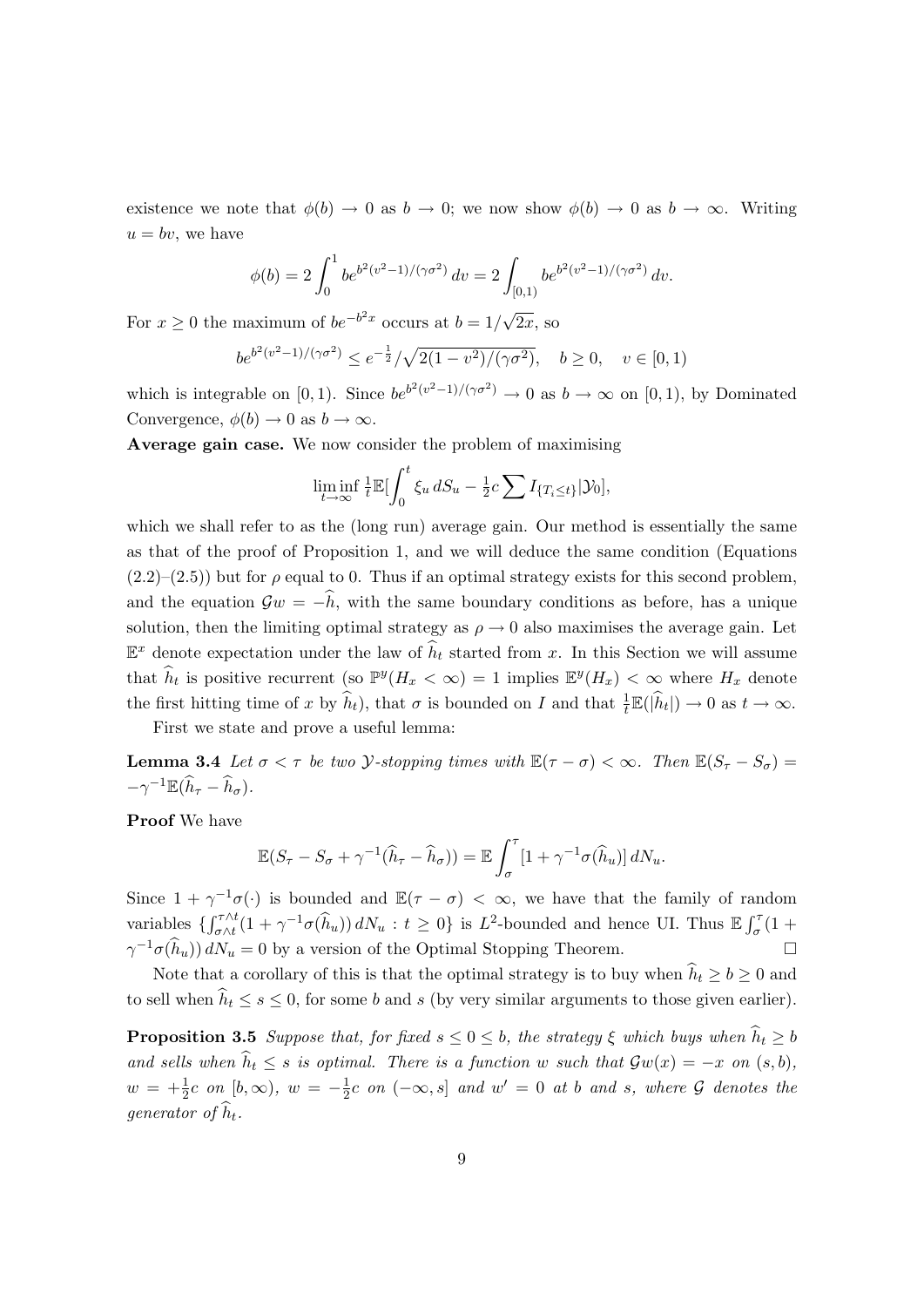**Proof** Define  $g(x) = 0$  for  $x \leq s$ , and  $g(x) = \mathbb{E}^x \int_0^{H_s} \hat{h}_t dt - c$  for  $x > s$ , where  $H_s$  is the first hitting time of s by  $\hat{h}_t$ . Let  $B^*$  be the optimal stopping set for the problem:  $\max \mathbb{E}^x g(\widehat{h}_{\tau \wedge H_S})$ . Let  $\overline{b} = b \wedge \inf \{x \in B, x > s\}$ ; we will show  $b = \overline{b}$ .

Define the sequence of stopping times  $\sigma_n$ ,  $\tau_n$ ,  $n \geq 0$  by

$$
\begin{aligned}\n\tau_0 &= 0\\ \n\sigma_n &= \inf\{t > \tau_n : \hat{h}_t \ge \bar{b}\} \\
\tau_{n+1} &= \inf\{t > \sigma_n : \hat{h}_t \le s\}\n\end{aligned}
$$

and define  $G_t = \int_0^t \xi_u \hat{h}_u du - \frac{1}{2}$  $\frac{1}{2}c\sum I_{\{T_i\leq t\}}$ . Let  $N(t)$  be the greatest index such that  $\tau_{N(t)} \leq t$ and write

$$
G_t = G_t - G_{N(t)+1} + G_{\tau_1} + \sum_{n=2}^{N(t)+1} (G_{\tau_n} - G_{\tau_{n-1}}).
$$

We will show  $\lim_{t\to\infty}\frac{1}{t}$  $\frac{1}{t} \mathbb{E}(G_t - G_{N(t)+1}) = 0$ ,  $\lim_{t \to \infty} \frac{1}{t}$  $\frac{1}{t}\mathbb{E}(G_{\tau_1})=0$ , and then finally that  $\lim_{t\to\infty}\frac{1}{t}$  $\frac{1}{L} \mathbb{E} \sum_{n=2}^{N(t)} (G_{\tau_{n+1}} - G_{\tau_n}) = K^{-1} \mathbb{E}^{\bar{b}} g(\hat{h}_{H_b \wedge H_s})$  for some constant K. This will imply  $b = \overline{b}$ .

For the two first statements, note that  $\xi$  can buy and sell at most once in each of the intervals  $[0, \tau_1)$  and  $[t, \tau_{N(t)+1})$ . Thus we have

$$
\mathbb{E}(G_{\tau_1}) \leq \gamma^{-1}(|\hat{h}_t| + |b| + |s|),
$$
  

$$
\mathbb{E}(G_t - G_{\tau_{N(t)+1}}) \leq \gamma^{-1}(|\hat{h}_t| + |b| + |s|).
$$

Since  $\frac{1}{t}\mathbb{E}(|\hat{h}_t|) \to 0$  as  $t \to \infty$ ,  $\lim_{t \to \infty} \frac{1}{t}$  $\frac{1}{t} \mathbb{E}(G_t - G_{N(t)+1}) = 0$  and  $\lim_{t \to \infty} \frac{1}{t}$  $\frac{1}{t}\mathbb{E}(G_{\tau_1})=0.$ 

For the third statement,  $\mathbb{E}(\tau_{n+1} - \tau_n) > 0$  so  $\mathbb{E}[N(t)] < \infty$  (see Grimmett & Stirzaker (1992), 10.5.1(b)). As the random variables  $G_{\tau_{n+1}} - G_{\tau_n}$ ,  $n \geq 1$ , are IID, using Wald's equation (Grimmett & Stirzaker (1992), page 211) and setting  $K = \mathbb{E}(\tau_{n+1} - \tau_n)$  gives

$$
\lim_{t \to \infty} \frac{1}{t} \mathbb{E}^{x} \left[ \sum_{n=2}^{N(t)+1} (G_{\tau_{n+1}} - G_{\tau_{n}}) \right] = \lim_{t \to \infty} \frac{1}{t} \mathbb{E}^{x} [N(t)] \mathbb{E}^{x} (G_{\tau_{n+1}} - G_{\tau_{n}})
$$
\n
$$
= K^{-1} \mathbb{E}^{\bar{b}} (G_{\tau_{n+1}} - G_{\tau_{n}})
$$
\n
$$
= K^{-1} \mathbb{E}^{\bar{b}} [I_{\{H_{b} < H_{s}\}} g(\hat{h}_{H_{b}})]
$$
\n
$$
= K^{-1} \mathbb{E}^{\bar{b}} [g(\hat{h}_{H_{s} \wedge H_{b}})].
$$

Thus  $b = \inf\{x \in B^*, x > s\}.$  The remainder of the proof is very similar to the proof of Proposition 1: defining  $\tilde{g}(x) = 0$  for  $x \ge b$  and  $\tilde{g}(x) = -\mathbb{E}^x(\int_0^{H_b} \hat{h}_t dt + c)$  for  $x < b$ , we can show that  $s = \sup\{x \in S^*, x < b\}$  where  $S^*$  is the optimal stopping set for the stopping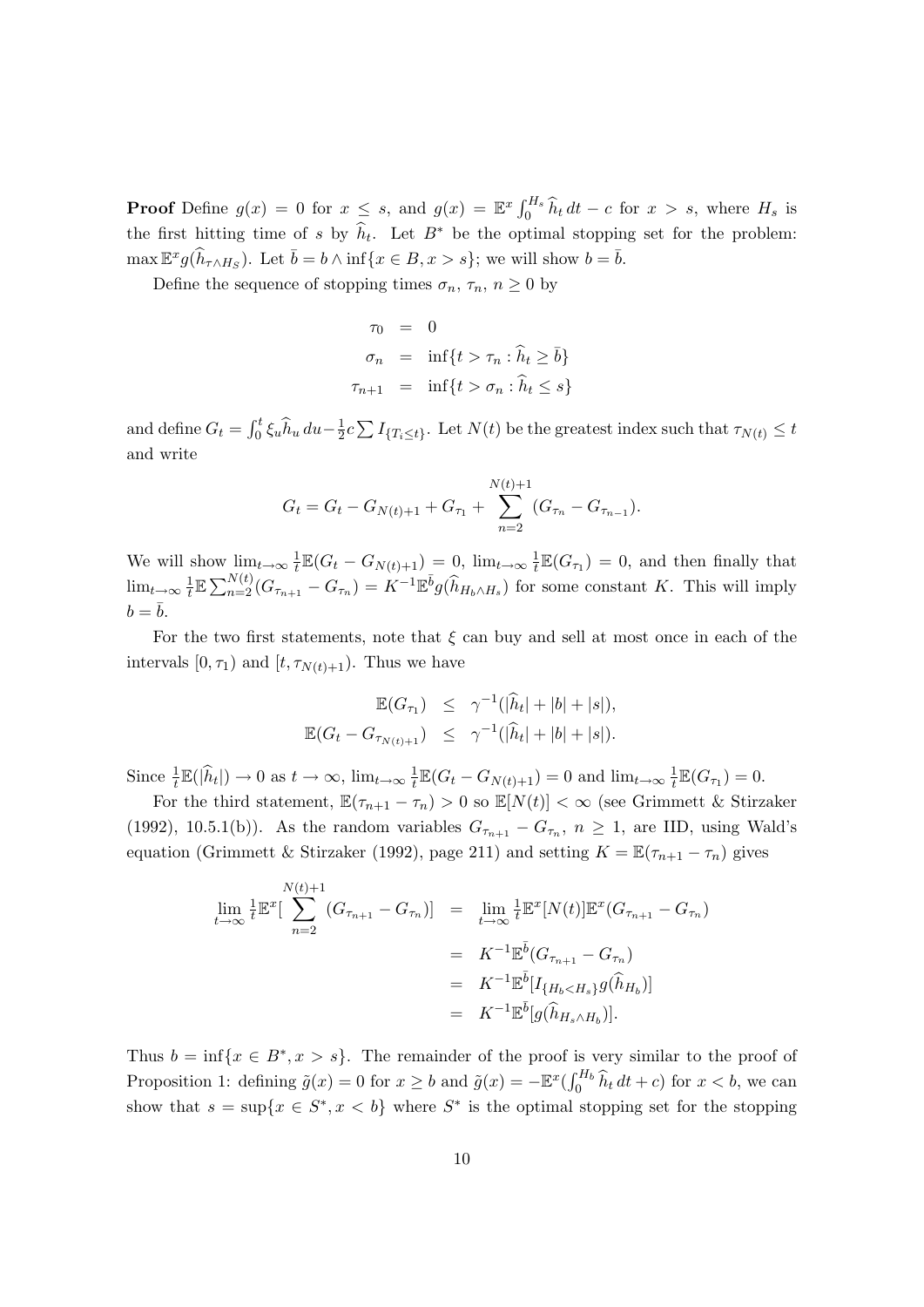problem:  $\max \mathbb{E}^x \tilde{g}(\hat{h}_{H_s \wedge H_b})$ . These are just the same stopping problems met in Proposition 1 but with  $\rho$  replaced with 0. Thus the points s and b satisfy  $(2.2)$ – $(2.5)$  with  $\rho = 0$ , and the result follows.

# 4 Finite statespace models

We consider the model

$$
dS_t = dB_t + h(X_t) dt
$$

where  $X_t$  is an irreducible Markov Chain on  $\{1, \ldots, n\}$  with Q-matrix Q, and independent of B. In this section we will consider the problem of finding a transaction cost above which it is optimal never to buy the asset, in both the discounted and average gain versions of the optimal trading problem. At the end of the section we will consider a simple 2-state model.

Letting  $p_t(i) = \mathbb{P}(X_t = i | \mathcal{Y}_t)$ , where  $\mathcal Y$  is as usual the filtration generated by the asset price process, we have (see Section VI.11 of Rogers & Williams (1987))

$$
dp_t(i) = p_t(i)(h(i) - \hat{h}_t) dN_t + (Q^{\top} p_t)(i) dt.
$$
 (4.1)

 $\Box$ 

From Section 2 the optimal strategy, which buys when  $p_t \in B$  and sells when  $p_t \in S$ , gives rise to a function w on  $\{x_1, \ldots, x_n : \sum_i x_i = 1, x_i \ge 0\}$ , such that  $(\mathcal{G} - \rho)w = -\widehat{h}$ . Here G is the generator of  $p_t$  and the function  $\hat{h}$  is defined by  $\hat{h}(x) = \sum_i x_i h(i)$ , with boundary conditions  $w = +\frac{1}{2}c$  in B,  $w = -\frac{1}{2}$  $\frac{1}{2}c$  in S, and  $\sum_i x_i(h(i) - \hat{h})\partial w/\partial x_i =$  on  $\partial B$  and  $\partial S$ .

Define  $\psi(i) = \mathbb{E}(\int_0^\infty e^{-\rho t} h(X_t) dt | X_0 = i)$ . Note that  $(\rho - Q)\psi = h$  so  $(\mathcal{G} - \rho)\hat{\psi} =$  $-\hat{h}$ . Suppose we are about to buy at time 0 and subsequently sell at the random time  $\tau$ . This will not be an optimal decision if  $\mathbb{E}(\int_0^{\tau} e^{-\rho t} h(X_t) dt - \frac{1}{2})$  $\frac{1}{2}c(1 + e^{-\rho\tau})) < 0$ . Note that  $\mathbb{E}(\int_0^\tau e^{-\rho t}h(X_t) dt - \frac{1}{2})$  $\frac{1}{2}c(1+e^{-\rho\tau})) = \hat{\psi}_0 - \frac{1}{2}$  $\frac{1}{2}c - \mathbb{E}e^{-\rho\tau}(\widehat{\psi}_{\tau} + \frac{1}{2})$  $\frac{1}{2}c$ ) using the Strong Markov property at  $\tau$ .

**Proposition 4.1** Define  $\psi^M = \max_i \psi(i)$ ,  $\psi^m = \min_i \psi(i)$ . Then, i) if  $\psi^M > -\psi^m$  and  $p_t$ is irreducible on  $\{x_1, \ldots, x_n : \sum x_i = 1, x_i > 0\}$  (with respect to Lebesgue measure), it is optimal never to buy the asset if  $c > 2\psi^M$ , and to buy at some point with probability one if  $c < 2\psi^M$ ; ii) if  $\psi^M \leq -\psi^m$ , a sufficient condition to ensure that it is optimal never to buy the asset is that  $c > \psi^M - \psi^m$ .

**Proof** i) If  $\psi^M > -\psi^m$  and  $c > 2\psi^M$ , then  $\widehat{\psi}_{\tau} + \frac{1}{2}$  $\frac{1}{2}c > 0$  and  $\widehat{\psi}_0 - \frac{1}{2}$  $\frac{1}{2}c < 0$ , so  $\hat{\psi}_0 - \frac{1}{2}$  $rac{1}{2}c$  –  $\mathbb{E}e^{-\rho\tau}(\widehat{\psi}_{\tau}+\frac{1}{2})$  $(\frac{1}{2}c) < 0$ . If  $c < 2\psi^M$ , choose k such that  $\frac{1}{2}c < k < \psi^M$ , buy when  $\widehat{\psi} \geq k$ , which happens with probability one, and sell at some sufficiently large deterministic time  $\tau$ .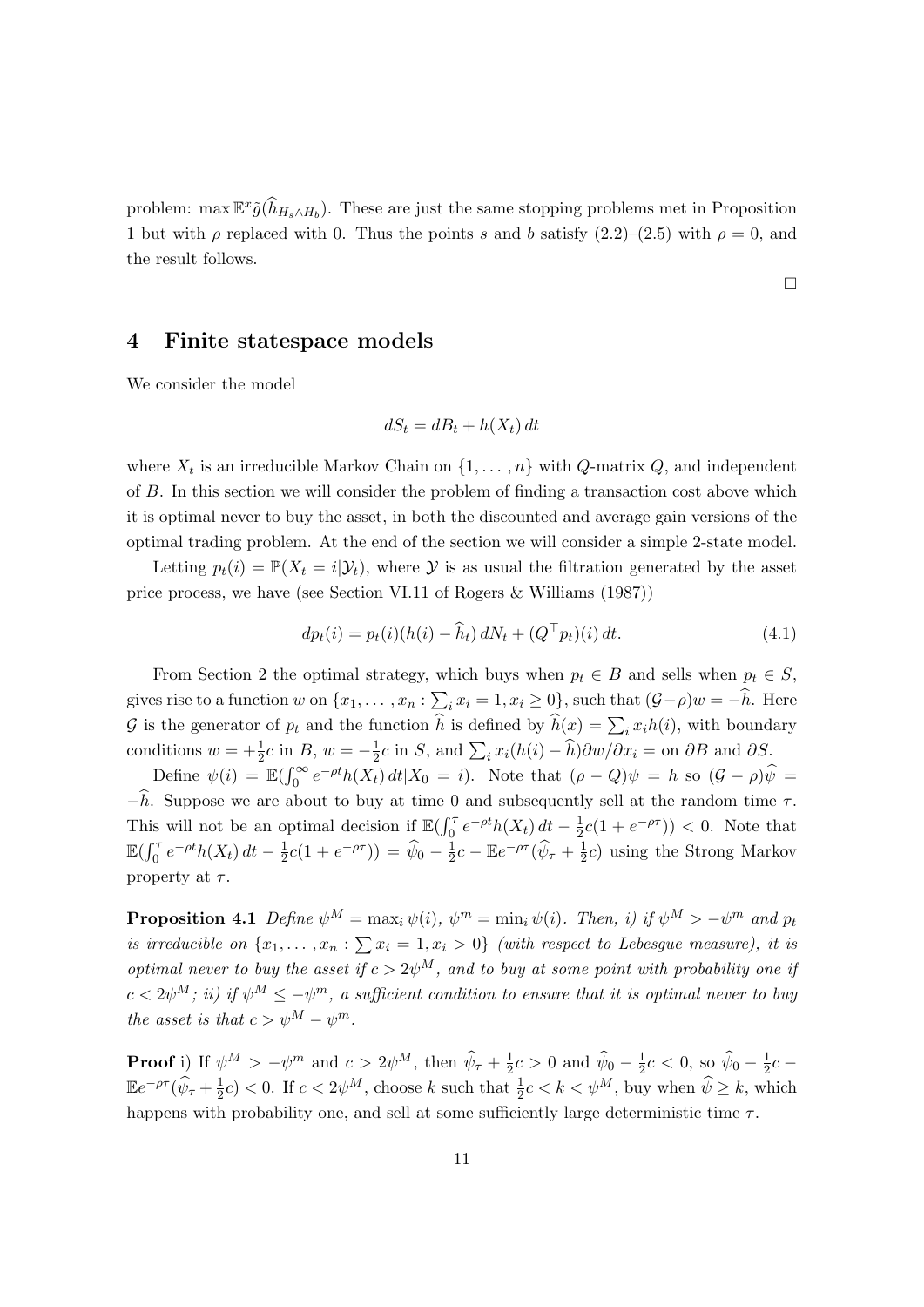ii) If 
$$
\psi^M \leq -\psi^m
$$
 then  $\psi^M + \psi^m \leq 0$ . Write  $2c = \psi^M - \psi^m + 2c'$ , with  $c' > 0$ . Now  
\n
$$
\hat{\psi}_0 - \frac{1}{2}c - \mathbb{E}e^{-\rho\tau}(\hat{\psi}_\tau + \frac{1}{2}c) \leq \psi^M - \frac{1}{2}c - \mathbb{E}e^{-\rho\tau}(\psi^m + \frac{1}{2}c)
$$
\n
$$
= \frac{1}{2}(\psi^m + \psi^M - 2c') - \mathbb{E}e^{-\rho\tau}\frac{1}{2}(\psi^m + \psi^M + 2c')
$$
\n
$$
= \frac{1}{2}(\psi^m + \psi^M)(1 - \mathbb{E}e^{-\rho\tau}) - c'(1 + \mathbb{E}e^{-\rho\tau})
$$
\n
$$
< 0
$$

**Remark** In Proposition 4.1 we ignore the case where  $\psi^M = \psi^m$  since then  $h = (\rho - Q)\psi$ is constant and the asset has constant drift.

 $\Box$ 

Average gain case. We now suppose that we are considering buying at time 0 and subsequently selling at time  $\tau$ , which we will assume satisfies  $\mathbb{E}(\tau) < \infty$ .

Define  $\psi^{\rho}(i) = \mathbb{E}(\int_0^{\infty} e^{-\rho t} h(X_t) dt | X_0 = i)$  (the function  $\psi$  of the previous section) and let  $\pi$  be the stationary distribution of X. Note that as  $\rho \to 0$ ,  $\psi^{\rho}(i) - \pi \cdot h/\rho$  converges, since  $\psi^{\rho}(i) - \pi \cdot h/\rho = \int_0^{\infty} (e^{-\rho t} (\mathbb{E}(h(X_t)|X_0 = i) - \pi \cdot h) dt)$  and  $\mathbb{E}(h(X_t)|X_0 = i) - \pi \cdot h$ converges to 0 exponentially fast as  $t \to \infty$ . Let  $\tilde{\psi}^{\rho}(i) = \psi^{\rho}(i) - \pi \cdot h/\rho$  and  $\tilde{\psi} = \lim_{\rho \to 0} \tilde{\psi}^{\rho}$ , so that  $(\rho - Q)\tilde{\psi}^{\rho} = h - \pi \cdot h$ . Now using  $\mathbb{E}(\tau) < \infty$  we have

$$
\mathbb{E}(S_{\tau} - S_0) = \lim_{\rho \to 0} \mathbb{E} \left[ \int_0^{\infty} e^{-\rho t} h(X_t) dt - \frac{1}{2} c (1 + e^{-\rho \tau}) \right]
$$
  
\n
$$
= \lim_{\rho \to 0} (\widehat{\psi \rho}_0 - \frac{1}{2} c - \mathbb{E} [e^{-\rho \tau} (\widehat{\psi} \rho_\tau + \frac{1}{2} c)])
$$
  
\n
$$
= \widehat{\psi}_0 - \mathbb{E} (\widehat{\psi}_\tau) - c + (\pi \cdot h) \mathbb{E} (1 - e^{-\rho \tau}) / \rho
$$
  
\n
$$
= \widehat{\psi}_0 - \mathbb{E} (\widehat{\psi}_\tau) - c + (\pi \cdot h) \mathbb{E} (\tau)
$$

Thus if  $\pi \cdot h > 0$  it is always optimal to buy at some point, and we can ensure a positive expected profit by simply selling at a sufficiently large deterministic future time. If  $\pi \cdot h < 0$ , a sufficient condition to ensure it is optimal never to buy the asset is  $c > \max_i \tilde{\psi}(i)$  –  $\min_i \tilde{\psi}(i)$ . If  $\pi \cdot h = 0$  it is optimal to buy the asset at some point if and only if  $c <$  $c^* = \max_i \tilde{\psi}(i) - \min_i \tilde{\psi}(i)$ . In the case where  $\pi \cdot h = 0$  note that this amounts to the assumption that the asset has no long-term drift; in this case we also have  $-Q\tilde{\psi} = h$  and thus  $\mathcal{G}\tilde{\psi} = -\hat{h}$ . These both still hold if we add a constant to  $\tilde{\psi}$ , so without loss of generality assume  $\min_i \tilde{\psi}(i) = -\frac{1}{2}$  $\frac{1}{2}c$ . We can now write down an explicit solution to  $(2.2)$ – $(2.5)$  in the case  $c = c^*$  by setting  $w(p) = \tilde{\hat{\psi}}$ .

Exmaple We consider a model for the asset price with the form

$$
dS_t = dB_t + X_t dt
$$

where X is a Markov chain on  $\{-1, +1\}$ , independent of the Brownian motion B, so  $S_t$ alternates between being a Brownian motion with drift  $+1$  and a Brownian motion with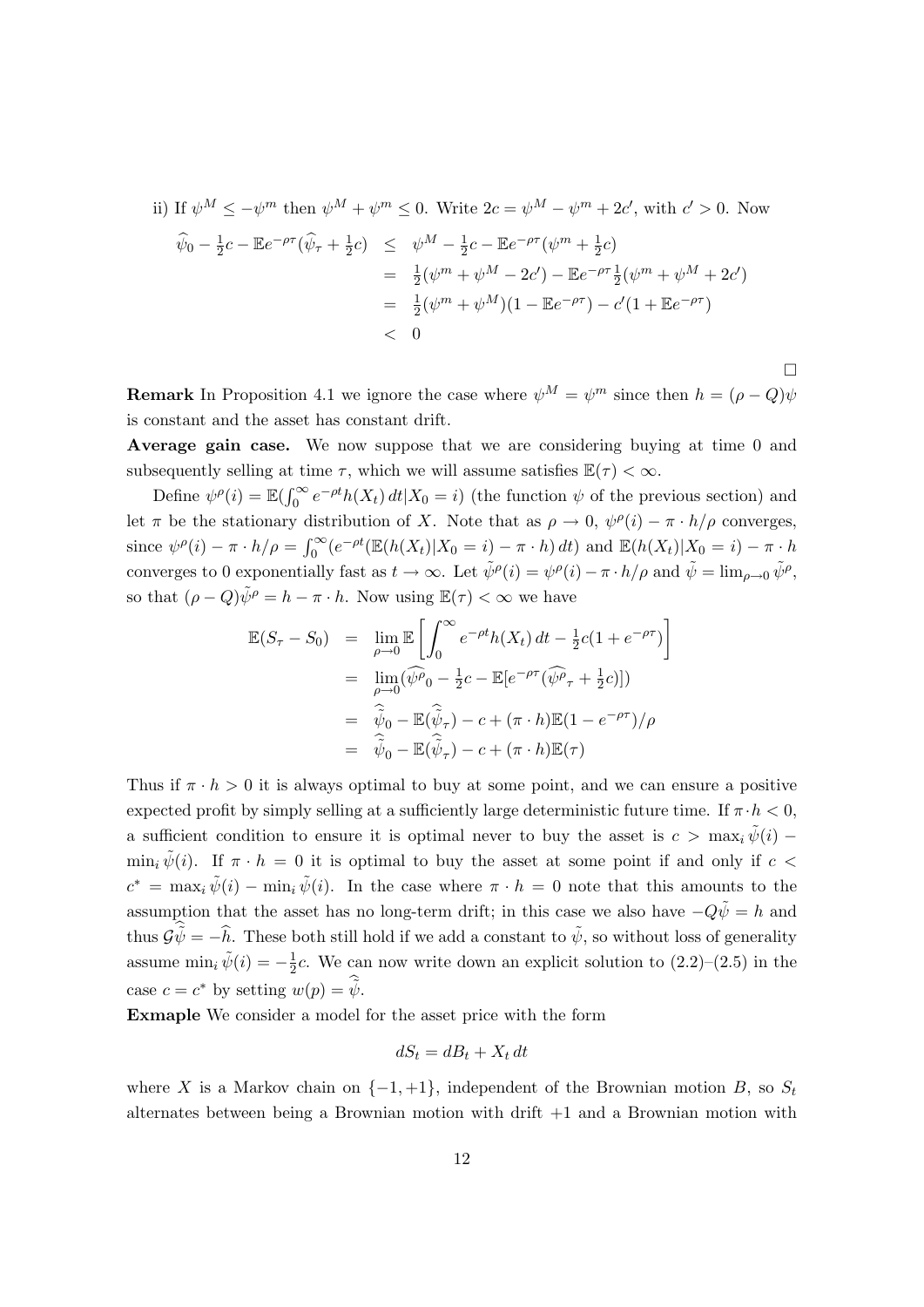drift  $-1$ . We assume that X jumps between  $\pm 1$  at a rate  $q > \frac{1}{2}\rho$ . This model fits into the previous framework through the choice  $h(x) = x$ . Since  $\hat{h}_t = \mathbb{E}(h(X_t)|\mathcal{Y}_t)$ , from (4.1) we have

$$
d\widehat{h}_t = (1 - \widehat{h}_t^2) dN_t - 2q\widehat{h}_t dt.
$$

This is of the form considered in Section 2. Here the scale function  $s(x)$  satisfies  $s'(x)$  $\exp(4q \int^x u/(1-u^2)^2 du) = e^{2q/(1-u^2)}$ . Thus, using results from Section 2, the optimal strategy is to buy when  $\widehat{h}_t \geq b$  and to sell when  $\widehat{h}_t \leq -b$ , where b satisfies

$$
b - qc = e^{-2q/(1-b^2)} \int_0^b e^{2q/(1-u^2)} du.
$$

This equation has a unique positive solution provided  $c < 1/q$ . Note that  $\psi(1) = \rho/((q +$  $(\rho)^2 - \rho^2 = (2q - \rho)^{-1}$  and  $\psi(-1) = -\rho/((q + \rho)^2 - \rho^2) = -(2q - \rho)^{-1}$ . If  $c > 1/q$  then for  $\rho$  sufficiently small,  $c > \psi^M - \psi^m$  and it is optimal never to buy the asset. If  $c = 1/q$ , then  $\psi^M > \frac{1}{2}$  $\frac{1}{2}c$  and it is optimal to buy when  $\hat{\psi}$  hits a level  $b(\rho)$  where  $b(\rho) \to 1$  as  $\rho \to 0$ .

#### 5 Reversion to a moving level

In this section we assume the asset price obeys the SDE

$$
dS_t = dB_t + h(X_t) dt,
$$

where  $h(x) = -\gamma x, \gamma > 0$ . The Markov process X is defined by

$$
X_t = S_t - \sigma B'_t,
$$

where B' is a Brownian motion independent of B,  $\sigma \geq 0$  is known, and, conditional on  $\mathcal{Y}_0$ ,  $X_0$  is Gaussian with mean  $\hat{x}_0$  and variance  $v_0$ . This model is very similar to that considered in Mandarino (1990).

Since the process  $(S_t, X_t)$  is jointly Gaussian, the conditional distribution of  $X_t$  given  $\mathcal{Y}_t$  is also Gaussian and we need only consider the evolution of the conditional mean,  $\hat{x}_t$ and variance  $v_t$  of  $X_t$ . Introduce the notation  $\widehat{f}_t = \mathbb{E}(f(X_t)|\mathcal{Y}_t)$  for an arbitrary function f. Since X is a diffusion, the evolution of  $f_t$  is given by (see Section VI.8 of Rogers & Williams (1987))

$$
\widehat{f}_t = \widehat{f}_0 + \int_0^t (\widehat{f} \widehat{h}_u - \widehat{f}_u \widehat{h}_u + \widehat{\alpha}_u, dN_u) + \int_0^t \widehat{\mathcal{G}} \widehat{f}_u du,
$$
\n(5.1)

where G is the generator of X as usual. The process  $\alpha_t$  is defined by  $d\alpha_t = d[B, M]_t$ , where  $M_t$  denotes the *F*-martingale  $f(X_t) - \int_0^t \mathcal{G} f_u du$ .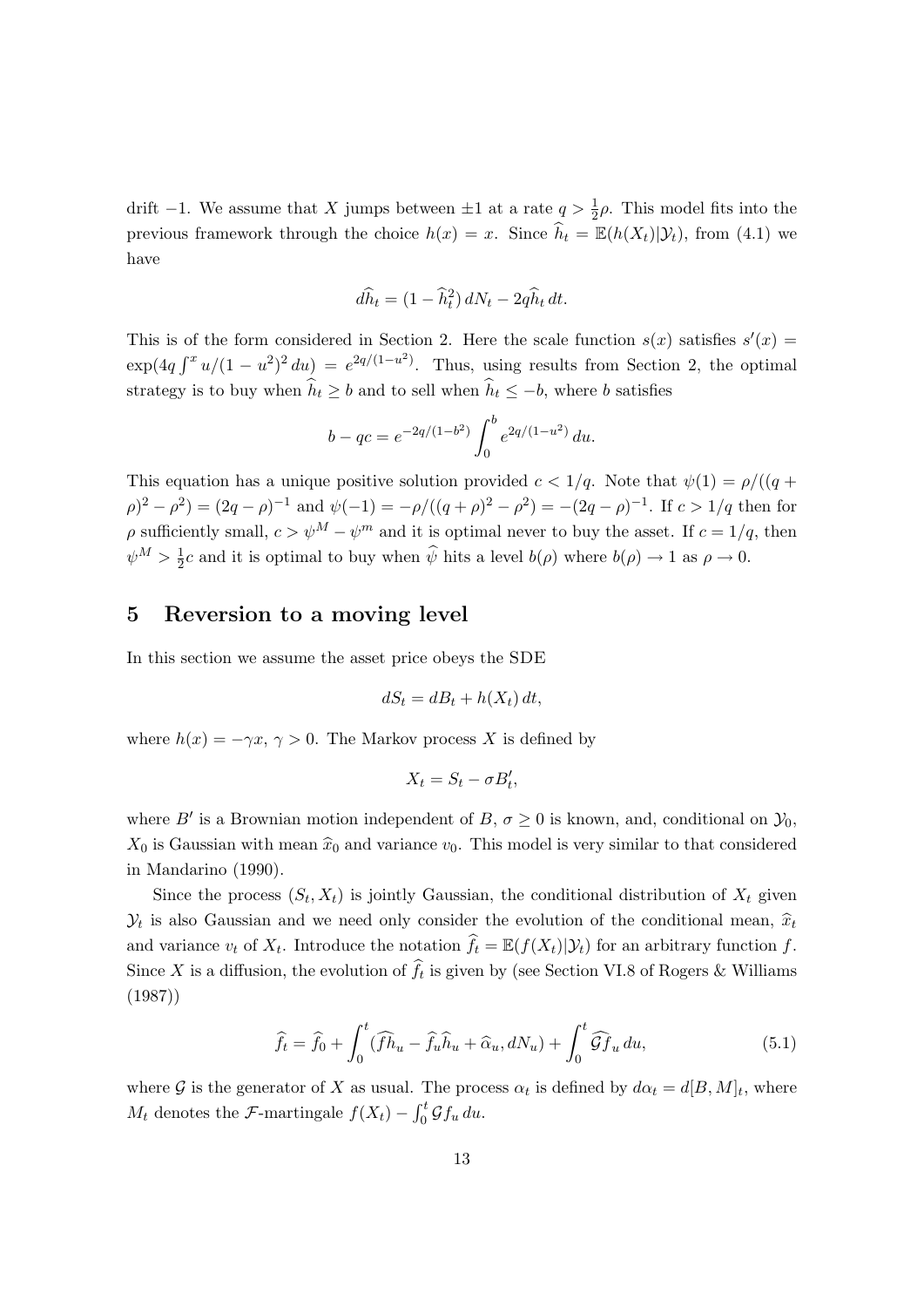Applying (5.1) to the function  $f(x) = x$ , and using that fact that  $dX_t = dB_t - \gamma X_t dt \sigma dB'_t$ , we obtain (supressing some indicies)

$$
d\hat{x} = (-\gamma \widehat{x^2} + \gamma \widehat{x}^2 + 1) dN_t - \gamma \widehat{x} dt
$$
  
= 
$$
(1 - \gamma v_t) dN_t - \gamma \widehat{x}_t dt.
$$

Similarly, applying (5.1) to the function  $f(x) = x^2$ , giving

$$
d\widehat{x^2} = (-\gamma \widehat{x^3} + \gamma \widehat{x^2} \widehat{x} + 2\widehat{x}) dN_t + (-2\gamma \widehat{x^2} + 1 + \sigma^2) dt.
$$

Thus, since  $dv_t = d\widehat{x}^2 - d\widehat{x}^2$ ,

$$
dv_t = \left(-\gamma \widehat{x^3} + 3\gamma \widehat{x^2} \widehat{x} - 2\gamma \widehat{x}^2\right) dN_t + \left(-2\gamma \widehat{x^2} + 1 + \sigma^2 + 2\gamma \widehat{x}^2 - (1 - \gamma v_t)^2\right) dt.
$$

The second term simplifies to  $(\sigma^2 - \gamma^2 v_t^2) dt$ , and as  $X_t$  given  $\mathcal{Y}_t$  is Gaussian,  $x^3 - 3\hat{x}x^2 + 2\hat{x}^3 =$ 0. Thus the conditional distribution of  $X_t$  evolves according to

$$
d\hat{x}_t = (1 - \gamma v_t) dN_t - \gamma \hat{x}_t dt
$$
  
\n
$$
dv_t = (\sigma^2 - \gamma^2 v_t^2) dt.
$$

If we are in the steady state, with  $v_t \equiv \sigma/\gamma$ , we have

$$
d\widehat{h}_t = -\gamma (1 - \sigma) dN_t - \gamma \widehat{h}_t dt.
$$

This OU form for  $\hat{h}_t$  has already been considered in Section 2, and the optimal strategy is: buy when  $\hat{h}_t$  hits b and sell when  $\hat{h}_t$  hits  $-b$ , where b is the unique positive solution to

$$
2b - \gamma c = 2e^{b^2/(\gamma|1-\sigma|^2)} \int_0^b e^{u^2/(\gamma|1-\sigma|^2)} du.
$$

### References

- Elliot, R. J., Aggoun, L. & Moore, J. B. (1995), Hidden Markov Models, number 29 in 'Applications of Mathematics', Springer-Verlag.
- Grimmett, G. R. & Stirzaker, D. R. (1992), Probability and Random Processes, Oxford Science Publications, second edn, Oxford.
- Mandarino, J. V. (1990), 'The trader's problem', Comm. Statist. Stochastic Models 6(1), 69– 85.
- Morton, A. & Pliska, S. R. (n.d.), 'Optimal portfolio management with fixed transaction costs', Math. Finance 5, 337–356.